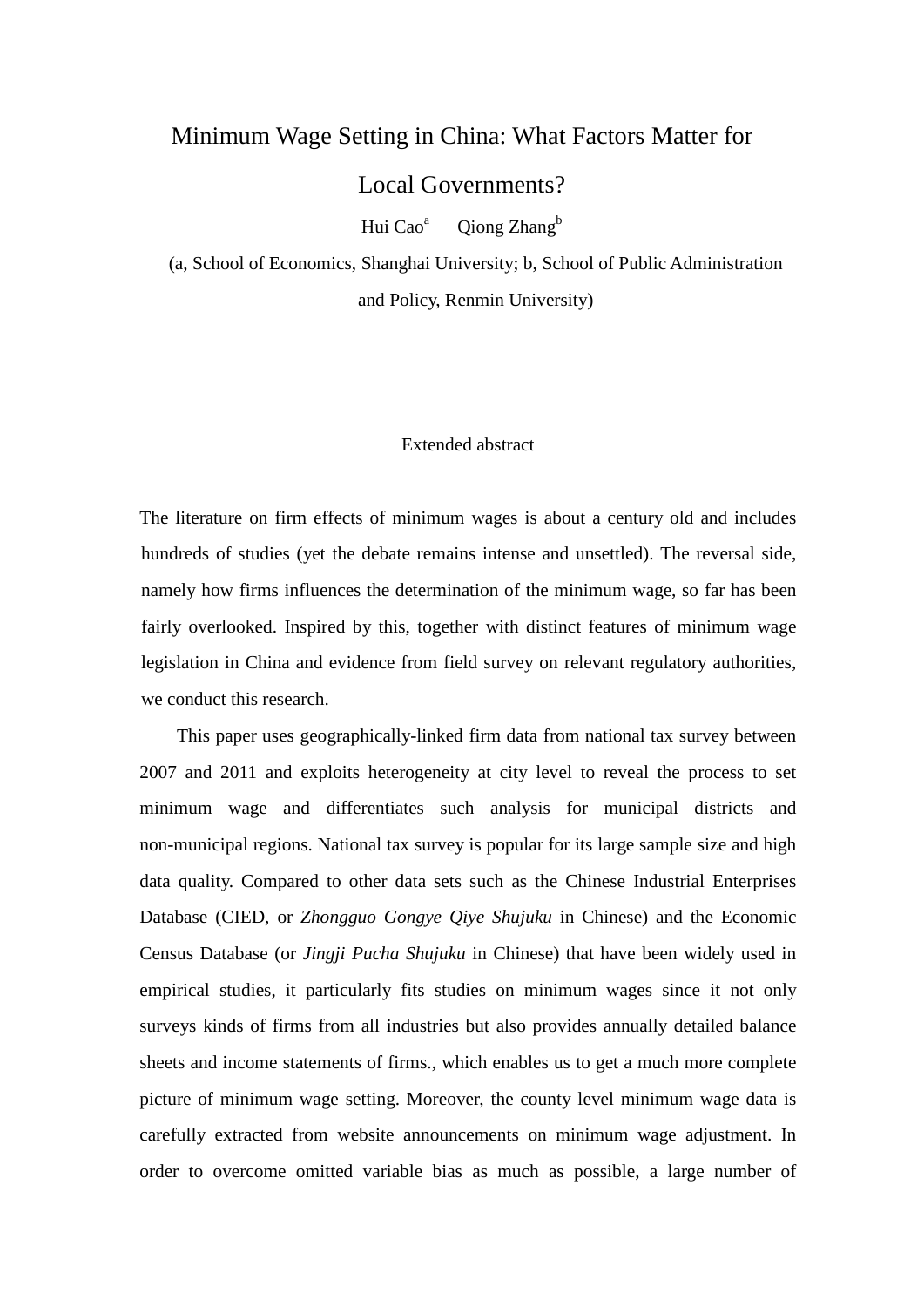variables at city level are also controlled for.

It finds that the minimum wages in areas with relatively more labor-intensive enterprises are lower even when many other potential factors are controlled for, and this is particularly evident for municipal districts though they on average have higher minimum wages. Moreover, the socio-economic factors publicly mentioned in official documents, such as unemployment rate, average wages, development stage and living standard seldomly show any influence on minimum wage setting when using specifications of common usage. They, however, exert both statistically and economically significant effects as expected when possible endogeneity problems caused by neighborhood effects (Chinese local governments benchmarking their minimum wages against those in other regions) are carefully addressed with Tobit regressions. Robustness-check analyses confirm that these results hold to a wide range of specifications including alternative measures of labor intensity and many other scenarios. This article implies that more work could be conducted to revisit firm effects of minimum wages when relaxing *a priori* assumptions that they are exogenously and\or independently determined.

This paper contributes to the literature in the following aspects. First, although not mentioned in *the Provisions on Minimum Wages* and other publicly released documents (either national guidelines or specific implementation rules at provincial level), our field interviews and empirical analysis both show that labor intensity of local firms or industries is indeed a factor of consideration in the adjustment of the actual minimum wages for Chinese local governments. Second, to our best knowledge, this study is among the first ones to estimate capital stock and labor intensity at firm level for all industries (including the first, secondary and tertiary industries) in the economy based on the method proposed in Brandt et al. (2012). Third, it points to a neighborhood effect among local governments. In other words, local governments would benchmark against their peers together with their followers when adjusting minimum wages so that the levels they set would neither lag too behind nor go too far ahead; the hypothesis that "minimum wages are exogenously given and\or independently and identically distributed" in existing research about the effect of minimum wages on labor market is